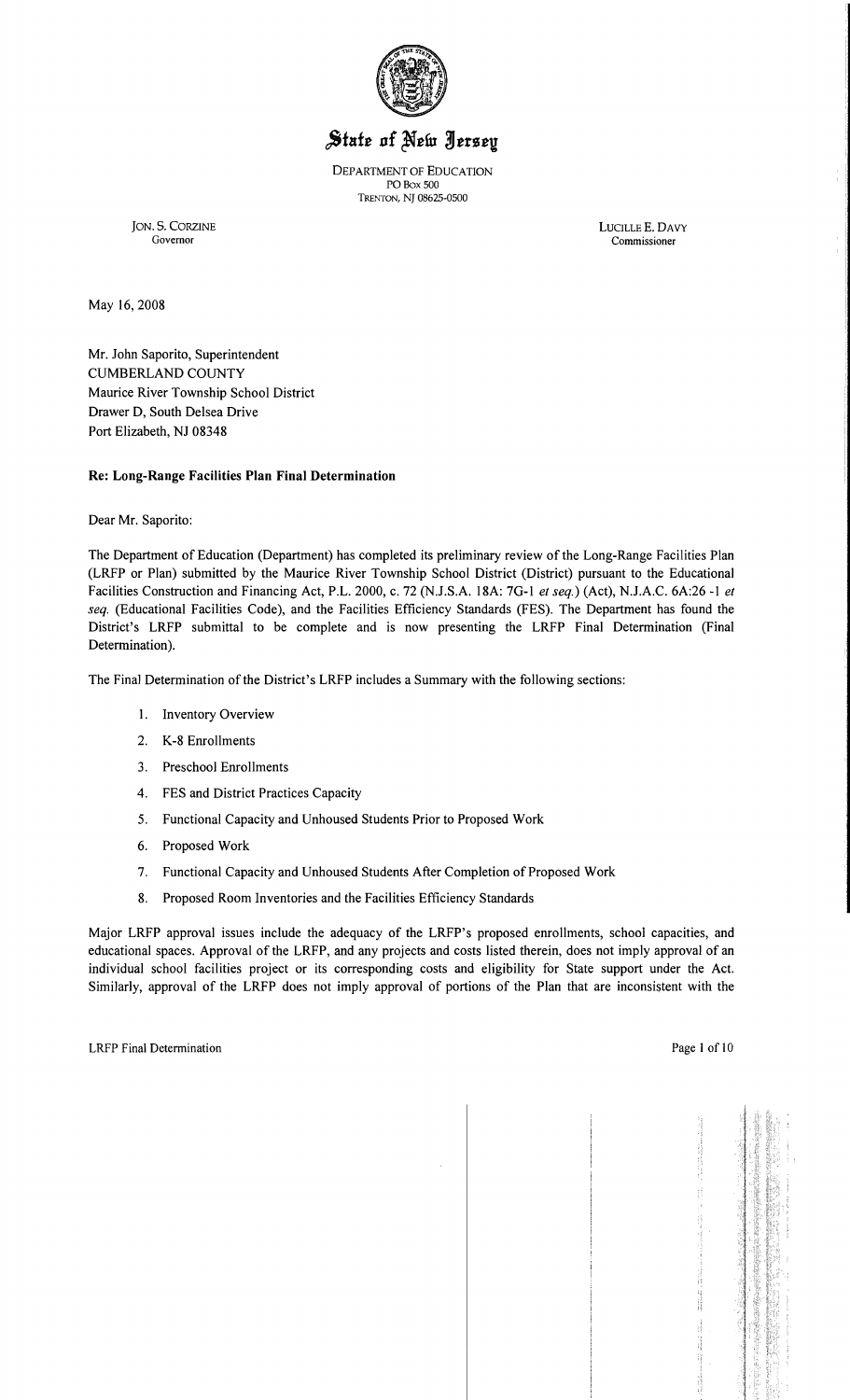Department's FES and proposed building demolition or replacement. Determination of preliminary eligible costs and final eligible costs will be made at the time of the approval of a particular school facilities project pursuant to NJ.S.A. 18A:7G-5. The District must submit a feasibility study as part of the school facilities project approval process, pursuant to NJ.S.A. 18A:7G-7b, to support proposed building demolition or replacement. The feasibility study should demonstrate that a building might pose a risk to the safety of the occupants after rehabilitation or that rehabilitation is not cost-effective.

Following the approval of the LRFP, the District may submit an amendment to the approved LRFP for Department review. Unless and until an amendment to the LRFP is submitted to and approved by the Commissioner of the Department pursuant to N.J.S.A. 18A:7G-4(c), the approved LRFP shall remain in effect. The District may proceed with the implementation of school facilities projects that are consistent with the approved LRFP whether or not the school facilities project contains square footage that may be ineligible for State support.

We trust that this document will adequately explain the Final Determination and allow the District to move forward with the initiation of projects within its LRFP. Please contact H. Lyle Jones, Regional Director at the Office of School Facilities at (609) 943-5452 with any questions or concerns that you may have.

Sincerely,

Luille Way

Lucille E. Davy Commissioner

Enclosure

c: Willa Spicer, Deputy Commissioner John Hart, Chief of Staff Rochelle Hendricks, Assistant Commissioner, Division of District and School Improvement William King, Assistant Commissioner, Division of Field Services Kathryn Forsyth, Director of Public Information Daniel Mastrobuono, Cumberland County Superintendent of Schools Bernard E. Piaia, Director, School Facilities, Office of the Chief of Staff H. Lyle Jones, Regional Director, School Facilities, Office of the Chief of Staff Richard Altringer, County Manager, School Facilities, Office of the Chief of Staff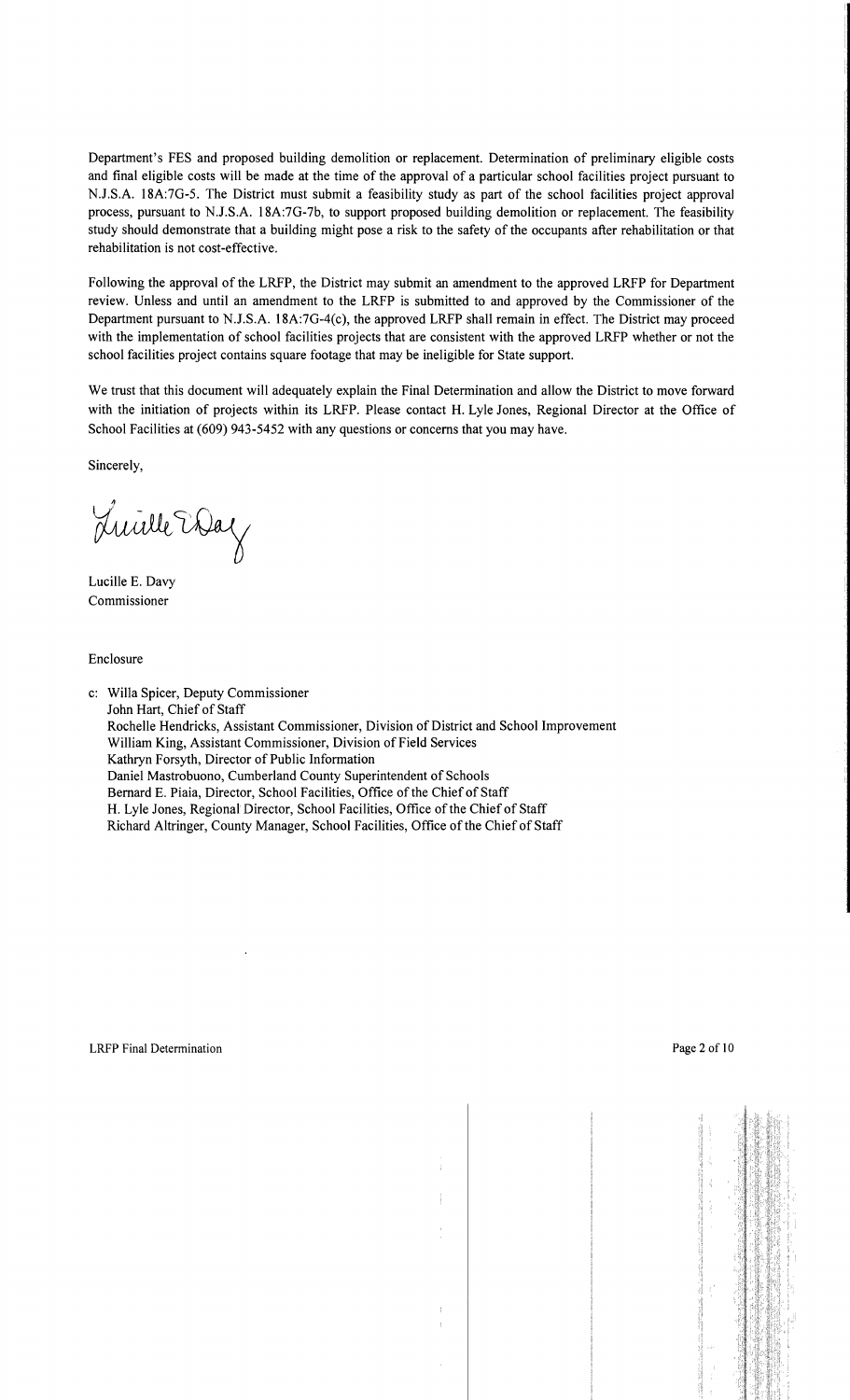# LONG-RANGE FACILITIES PLAN **Final Determination Summary**

# Maurice River Township School District

The Department of Education (Department) has completed its review of the Long-Range Facilities Plan (LRFP or Plan) submitted by the Maurice River Township School District (District) pursuant to the Educational Facilities Construction and Financing Act, P.L. 2000, c.72 (N.J.S.A. 18A:7G-l *et seq.)* (Act), NJ.A.C. 6A:26-1 et seq. (Educational Facilities Code), and the Facilities Efficiency Standards (FES).

This is the Department's Final Determination Summary (Summary) of the LRFP. The Summary is based on the standards set forth in the Act, the Educational Facilities Code, the FES, District entered data in the LRFP and Project Application and Tracking System (LRFP website), and District supplied supporting documentation. The Summary consists of nine sections. The referenced reports in *italic* text are standard LRFP reports available on the Department's LRFP website.

# 1. Inventory Overview

The District provides services for students in grades K-8. The predominant existing school grade configuration is K-8. The predominant proposed school grade configuration is PK-8. The District is classified as an "Over 55 ECPA" district for funding purposes.

The District identified existing and proposed schools, sites, buildings, playgrounds, playfields, and parking lots in its LRFP. The total number of existing and proposed district-owned or leased schools, sites, and buildings are listed in Table 1. A detailed description of each asset can be found in the LRFP website report titled *"Site Asset Inventory Report. "* 

|                                                      | <b>Existing</b> | <b>Proposed</b> |
|------------------------------------------------------|-----------------|-----------------|
| Sites:                                               |                 |                 |
| <b>Total Number of Sites</b>                         |                 |                 |
| Number of Sites with no Buildings                    |                 |                 |
| Number of Sites with no Instructional Buildings      |                 |                 |
| <b>Schools and Buildings:</b>                        |                 |                 |
| <b>Total Number of Schools</b>                       |                 |                 |
| <b>Total Number of Instructional Buildings</b>       |                 |                 |
| Total Number of Administrative and Utility Buildings |                 |                 |
| Total Number of Athletic Facilities                  |                 |                 |
| <b>Total Number of Parking Facilities</b>            |                 |                 |
| <b>Total Number of Temporary Facilities</b>          |                 |                 |

### Table 1: Inventory Summary

As directed by the Department, incomplete school facilities projects that have project approval from the Department are represented as "existing" in the Plan. District schools with incomplete approved projects that include new construction or the reconfiguration of existing program space are as follows: n/a or list schools.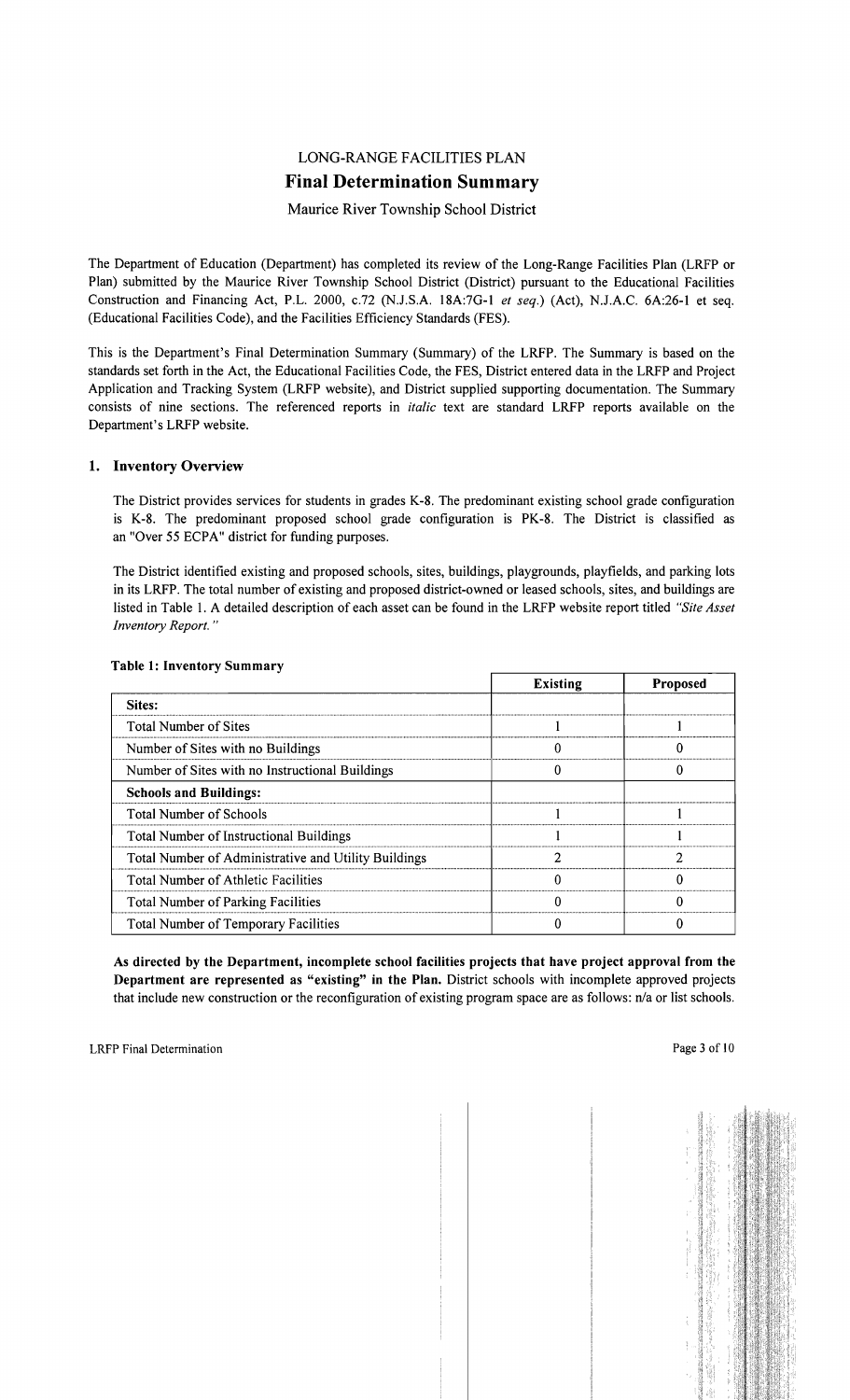Major conclusions are as follows:

- The District is proposing to maintain the existing number of District-owned or leased sites.
- The District is proposing to maintain the existing number of District-owned or operated schools.
- The District is proposing to maintain the existing number of District-owned or leased instructional buildings. The District is proposing to maintain the existing number of District-owned or leased noninstructional buildings.

FINDINGS The Department has determined that the proposed inventory is adequate for review of the District's LRFP. However, the LRFP determination does not imply approval of an individual school facilities project listed within the LRFP. The District must submit individual project applications for project approval. If building demolition or replacement is proposed, the District must submit a feasibility study, pursuant to N.J.S.A. 18A:7G-7b, as part of the application for the specific school facilities project.

# 2. K-8 Enrollments

The District determined the number of students, or "proposed enrollments," to be accommodated in the LRFP on a district-wide basis and in each school. The District's existing and proposed enrollments for grades K-8 and the cohort-survival projection provided by the Department on the LRFP website are listed in Table 2. Detailed information can be found in the LRFP website report titled *"Enrollment Projection Detail."* Existing and proposed school enrollments and grade alignments can be found in the report titled *"Enrollment and School Grade Alignment.* " An analysis of preschool enrollments is provided in Section 3.

|                             | <b>Actual Enrollments</b><br>2005 | <b>District Proposed</b><br><b>Enrollments</b> | <b>Department's LRFP</b><br><b>Website Projection</b> |
|-----------------------------|-----------------------------------|------------------------------------------------|-------------------------------------------------------|
| Grades K-5, including SCSE  | 236                               | 241                                            | 241                                                   |
| Grades 6-8, including SCSE  | 47                                | 24                                             | 124                                                   |
| Grades 9-12, including SCSE |                                   |                                                |                                                       |
| <b>District K-12 Totals</b> | 383                               | 365                                            | 365                                                   |

#### Table 2: K-8 Enrollment Comparison

*"SCSE"* = *Self-Contained Special Education* 

Major conclusions are as follows:

- The District elected to use the Department's LRFP website projection. Supporting documentation was submitted to the Department as required to justify the proposed enrollments.
- The District is planning for stable enrollments.

FINDINGS The Department has determined that the District's proposed enrollments are supportable for review of the District's LRFP. The Department will require a current enrollment projection at the time an application for a school facilities project is submitted incorporating the District's most recent Fall Enrollment Report in order to verify that the LRFP's planned capacity continues to be appropriate for enrollments.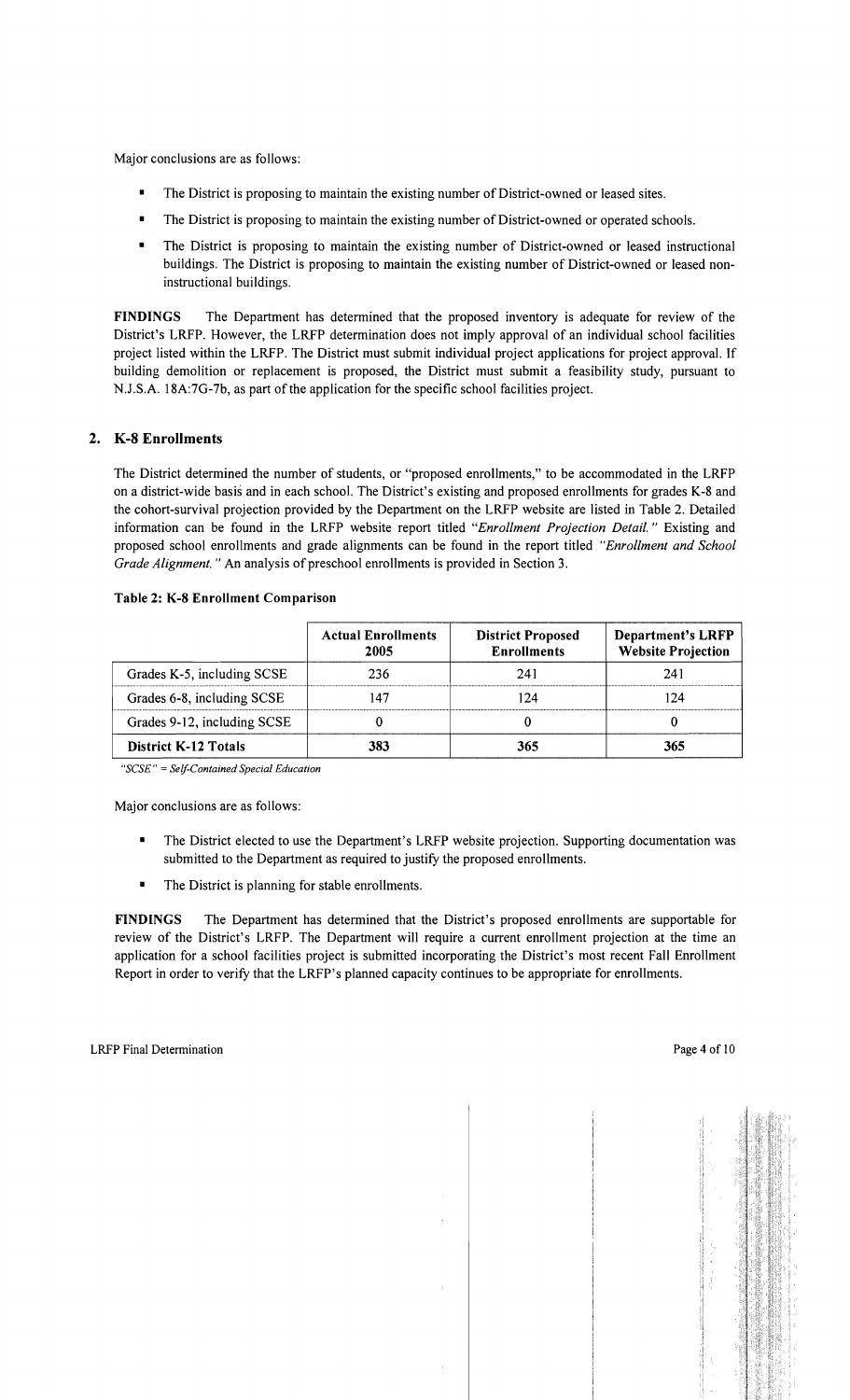# 3. Preschool Enrollments

The District identified the preschool universe for five-year planning purposes. Preschool enrollments include three year olds, if applicable, four year olds, and special education students.

Table 3 summarizes existing and proposed preschool enrollments in District and private provider facilities. Proposed private provider use is based on 2007-08 projections by the Department's Office of Early Childhood.

#### Table 3: Preschool Enrollments

|                          | <b>Total Preschool</b> | <b>District</b> | <b>Private Provider</b> |
|--------------------------|------------------------|-----------------|-------------------------|
| Actual (2005-06)         |                        |                 |                         |
| <b>District Proposed</b> | 20                     | 20              |                         |

Major conclusions are as follows:

- The District does not provide a preschool program for three year olds and a full day preschool program for four year olds.
- The District does not utilize private providers to accommodate preschool students.

FINDINGS The Department has determined that the District-proposed preschool enrollments are adequate for review of the District's LRFP. The Department will require a current enrollment projection at the time an application for a school facilities project is submitted incorporating the District's most recent Fall Enrollment Report and an update on private provider enrollments in order to verify that the LRFP's planned capacity continues to meet District enrollments.

# 4. FES and District Practices Capacity

The proposed room inventories for each school were analyzed to determine whether the LRFP provides adequate capacity for the proposed enrollments. Two capacity calculation methods, called *"FES Capacity"* and *"District Practices Capacity,* " were used to assess existing and proposed school capacity in accordance with the FES and District program delivery practices. A third capacity calculation, called *"Functional Capacity, "*  determines Unhoused Students and potential State support for school facilities projects. Functional Capacity is analyzed in Section 5 of this Summary.

*FES Capacity* only assigns capacity to pre-kindergarten *(if district-owned or operated),* kindergarten, general, and self-contained special education classrooms. No other room types are considered to be capacity-generating. Class size is based on the FES and is prorated for classrooms that are sized smaller than FES classrooms. FES Capacity is most accurate for elementary schools, or schools with non-departmentalized programs, in which instruction is "homeroom" based. This capacity calculation may also be accurate for middle schools depending upon the program structure. However, this method usually significantly understates available high school capacity since specialized spaces that are typically provided in lieu of general classrooms are not included in the capacity calculations.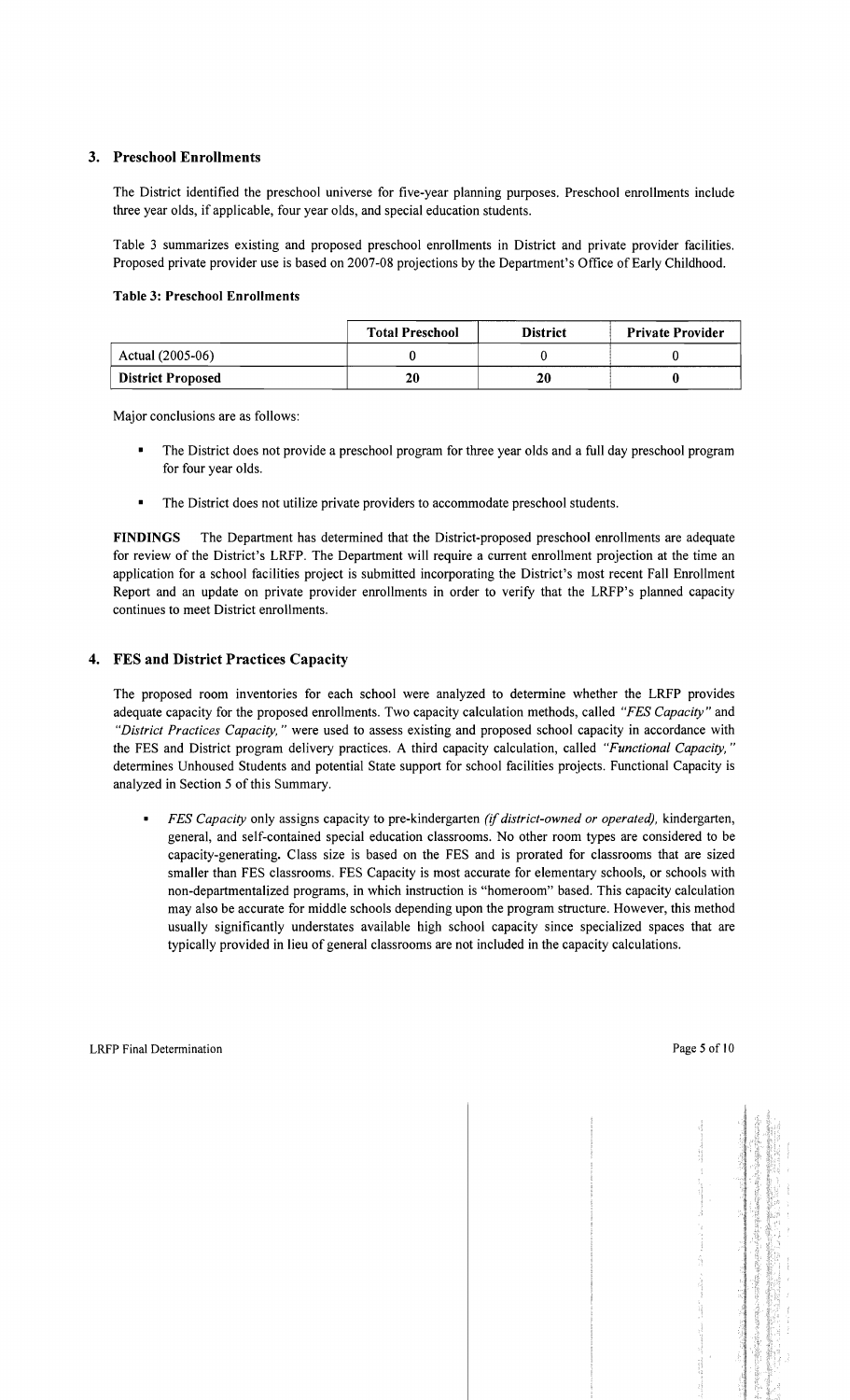*District Practices Capacity* allows the District to include specialized room types in the capacity calculations and adjust class size to reflect actual practices. This calculation is used to review capacity and enrollment coordination in middle and high schools.

A capacity utilization factor in accordance with the FES is included in both capacity calculations. A 90% capacity utilization rate is applied to classrooms serving grades K-8. An 85% capacity utilization rate is applied to classrooms serving grades 9-12. No capacity utilization factor is applied to preschool classrooms.

Table 4 provides a summary of existing and proposed district-wide capacities. Detailed information can be found in the LRFP website report titled *"FES and District Practices Capacity. "* 

|                                                 | <b>Total FES Capacity</b> | Total District Practices Capacity |
|-------------------------------------------------|---------------------------|-----------------------------------|
| $(A)$ Proposed Enrollments                      | 393                       | 393                               |
| (B) Existing Capacity                           | 367.90                    | 413                               |
| <i>*Existing Capacity Status (B)-(A)</i>        | $-25.10$                  | 20.60                             |
| (C) Proposed Capacity                           | 367.90                    | 413.60                            |
| <i><b>*Proposed Capacity Status (C)-(A)</b></i> | -25.10                    | 20.60                             |

#### Table 4: FES and District Practices Capacity Summary

\* *Positive numbers signify surplus capacity; negative numbers signify inadequate capacity. Negative values for District Practices capacity are acceptable* if*proposed enrollments do not exceed* J*00% capacity utilization.* 

Major conclusions are as follows:

- The District has appropriately coordinated proposed school capacities and enrollments in the LRFP.
- Adequate justification has been provided by the District if capacity for a school deviates from the proposed enrollments by more than 5%.

FINDINGS The Department has determined that proposed District capacity, in accordance with the proposed enrollments, is adequate for review of the District's LRFP. The Department will require a current enrollment projection at the time an application for a school facilities project is submitted, incorporating the District's most recent Fall Enrollment Report, in order to verify that the LRFP's planned capacity meets the District's updated enrollments.

### 5. Functional Capacity and Unhoused Students Prior to Proposed Work

*Functional Capacity* was calculated and compared to proposed enrollments to provide a preliminary estimate of Unhoused Students and new construction funding eligibility. Functional Capacity is the adjusted gross square feet of a school building *(total gross square feet minus excluded space)* divided by the minimum area allowance per Full-time Equivalent student for the grade level contained therein. Unhoused Students is the number of students projected to be enrolled in the District that exceeds the Functional Capacity of the District's schools pursuant to N.J.A.C. 6A:26-2.2(c).

*"Excluded Square Feet"* in the LRFP Functional Capacity calculation includes (1) square footage exceeding the FES for any pre-kindergarten, kindergarten, general education, or self-contained special education classroom;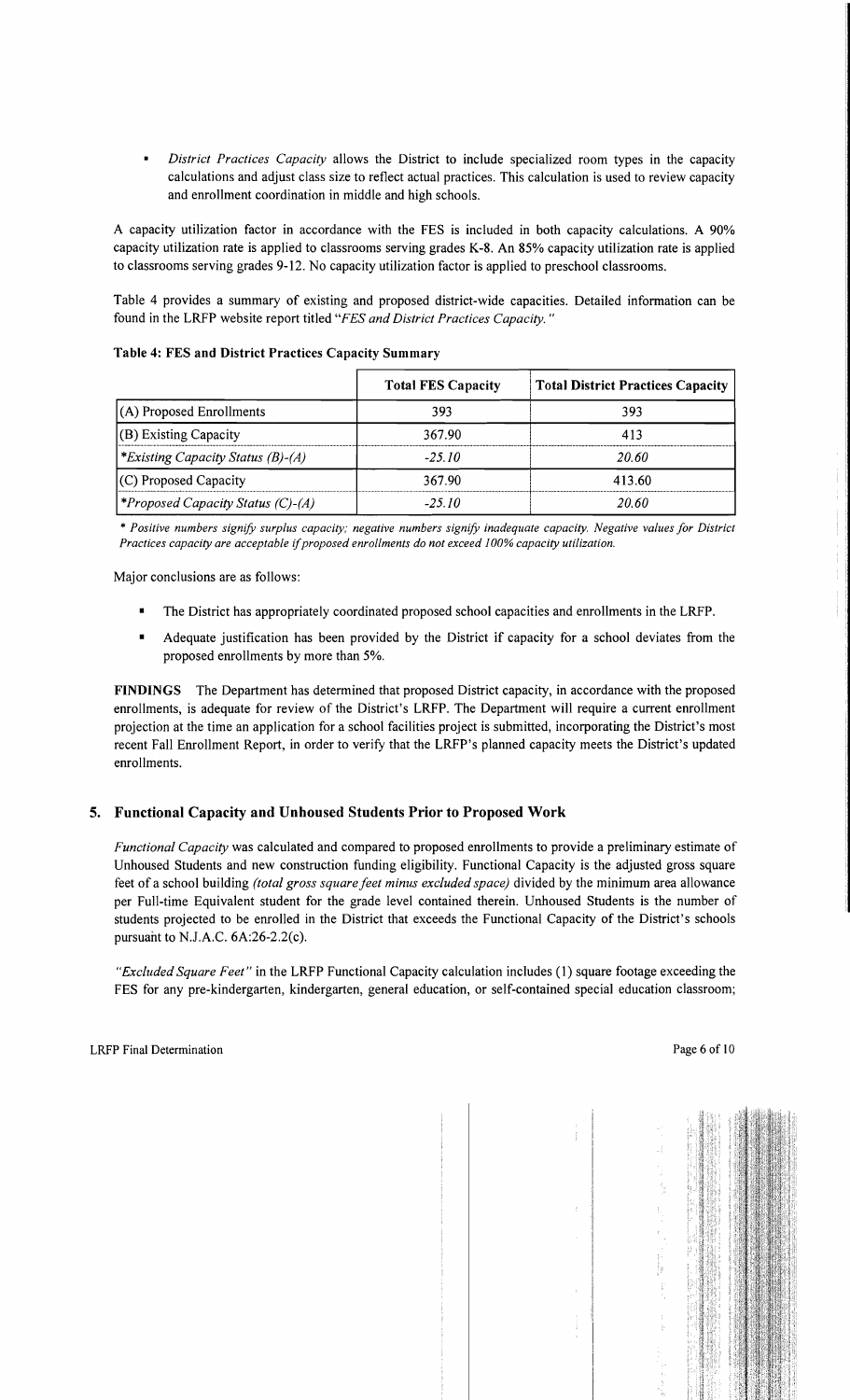(2) grossing factor square footage *(corridors, stairs, mechanical rooms, etc.)* that exceeds the FES allowance, and (3) square feet proposed to be demolished or discontinued from use. Excluded square feet may be revised during the review process for individual school facilities projects.

Table 5 provides a preliminary assessment of Functional Capacity, Unhoused Students, and Estimated Maximum Approved Area for the various grade groups in accordance with the FES. Detailed information concerning the calculation and preliminary excluded square feet can be found in the LRFP website reports titled *"Functional Capacity and Unhoused Students"* and *"Functional Capacity Excluded Square Feet. "* 

|                        |            | B          |           |                |                          |
|------------------------|------------|------------|-----------|----------------|--------------------------|
|                        |            | Estimated  |           | D              | $E = C \times D$         |
|                        | A          | Existing   | $C = A-B$ | Area           | <b>Estimated Maximum</b> |
|                        | Proposed   | Functional | Unhoused  | Allowance      | Approved Area for        |
|                        | Enrollment | Capacity   | Students  | (gsf/students) | <b>Unhoused Students</b> |
| Preschool (PK)         | 28         | 29.17      | 0         | 125.00         | 0.00                     |
| Elementary $(K-5)$     | 241        | 251.05     | 0         | 125.00         | 0.00                     |
| Middle $(6-8)$         | 124        | 129.17     | $\bf{0}$  | 134.00         | 0.00                     |
| $High (9-12)$          | 0          | 0          | 0         | 151.00         | 0.00                     |
| <b>District Totals</b> | 393        | 409.39     |           |                |                          |

Table 5: Functional Capacity and Unhoused Students Prior to Proposed Work

Major conclusions are as follows:

- The calculations for "Estimated Existing Functional Capacity" include school facilities projects that have been approved by the Department but were not under construction or complete at the time of Plan submission.
- The District, based on the preliminary LRFP assessment, does not have Unhoused Students for the following FES grade groups: Grades PK, 6-8.
- The District, based on the preliminary LRFP assessment, has Unhoused Students for the following FES grade groups: n/a.
- The District is not proposing to demolish or discontinue the use of existing District-owned instructional space. The Functional Capacity calculation excludes square feet proposed to be demolished or discontinued for the following FES grade groups: n/a.

FINDINGS Functional Capacity and Unhoused Students calculated in the LRFP are preliminary estimates. Justification for square footage in excess of the FES and the determination of additional excluded square feet, Preliminary Eligible Costs (PEC), and Final Eligible Costs (FEC) will be included in the review process for specific school facilities projects. A feasibility study undertaken by the District is required if building demolition or replacement is proposed per NJ.A.C. 6A:26-2.3(b)(10).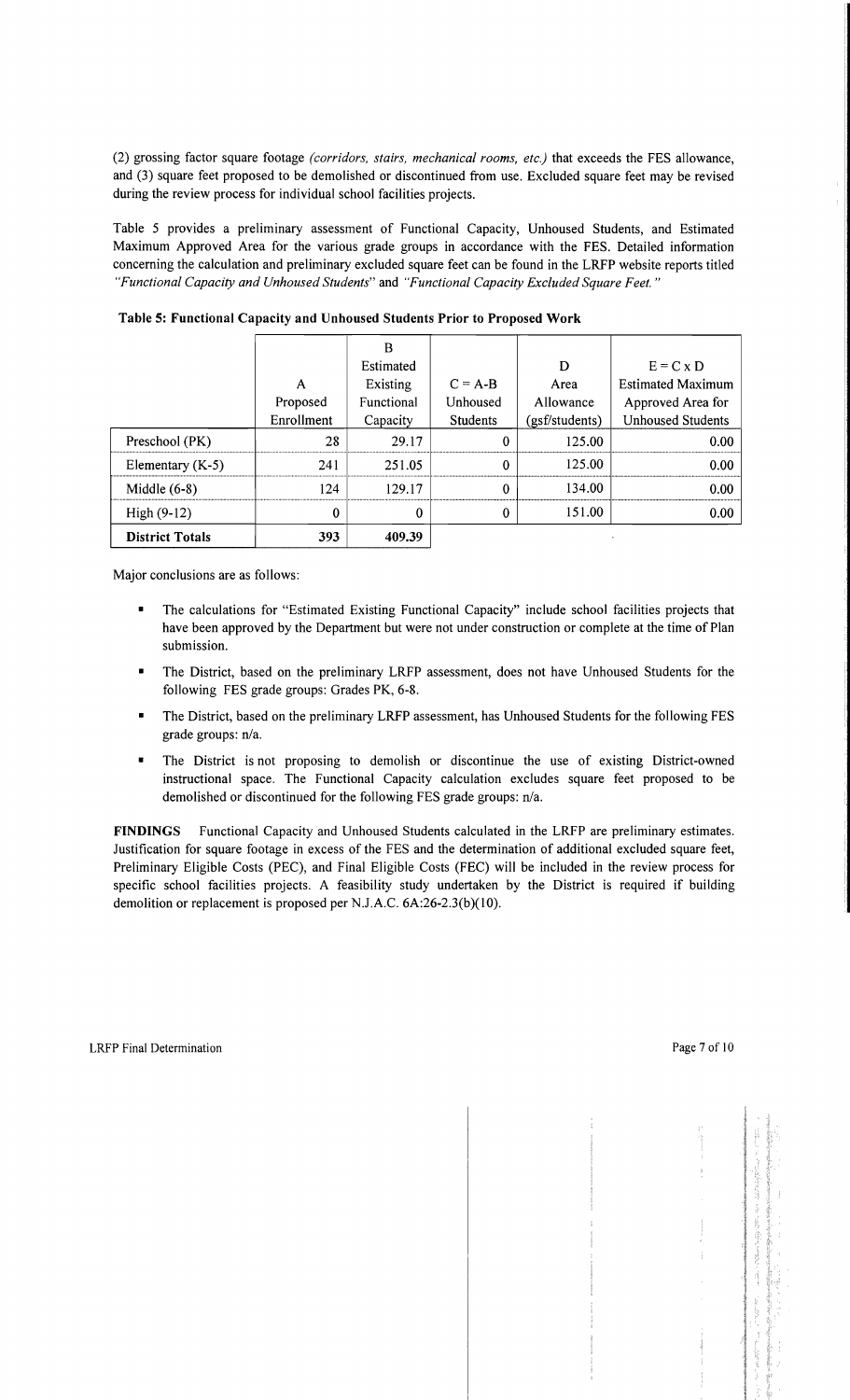# 6. Proposed Work

The District was instructed to review the condition of its facilities and sites and to propose corrective *"system"*  and *"inventory"* actions in its LRFP. *"System"* actions upgrade existing conditions without changing spatial configuration or size. Examples of system actions include new windows, finishes, and mechanical systems. *"Inventory"* actions address space problems by removing, adding, or altering sites, schools, buildings and rooms. Examples of inventory actions include building additions, the reconfiguration of existing walls, or changing room use.

Table 6 summarizes the type of work proposed in the District's LRFP for instructional buildings. Detailed information can be found in the LRFP website reports titled *"Site Asset Inventory," "LRFP Systems Actions Summary,* " *and "LRFP Inventory Actions Summary. "* 

| <b>Type of Work</b>                                            | Work Included in LRFP |
|----------------------------------------------------------------|-----------------------|
| <b>System Upgrades</b>                                         | Yes                   |
| <b>Inventory Changes</b>                                       |                       |
| Room Reassignment or Reconfiguration                           | N٥                    |
| <b>Building Addition</b>                                       | N٥                    |
| New Building                                                   | N٥                    |
| Partial or Whole Building Demolition or Discontinuation of Use | N٥                    |
| New Site                                                       |                       |

#### Table 6: Proposed Work for Instructional Building

Major conclusions are as follows:

- The District has proposed system upgrades in one or more instructional buildings.
- The District has not proposed inventory changes, including new construction, in one or more instructional buildings.
- The District has not proposed new construction in lieu of rehabilitation in one or more instructional buildings.

Please note that costs represented in the LRFP are for capital planning purposes only. Estimated costs are not intended to represent preliminary eligible costs or final eligible costs of approved school facilities projects.

The Act (N.J.S.A. 18A:7G-7b) provides that all school facilities shall be deemed suitable for rehabilitation unless a pre-construction evaluation undertaken by the District demonstrates to the satisfaction of the Commissioner that the structure might pose a risk to the safety of the occupants even after rehabilitation or that rehabilitation is not cost-effective. Pursuant to N.J.A.C. 6A:26-2.3(b)(10), the Commissioner may identify school facilities for which new construction is proposed in lieu of rehabilitation for which it appears from the information presented that new construction is justified, provided, however, that for such school facilities so identified, the District must submit a feasibility study as part of the application for the specific school facilities project. The cost of each proposed building replacement is compared to the cost of additions or rehabilitation required to eliminate health and safety deficiencies and to achieve the District's programmatic model.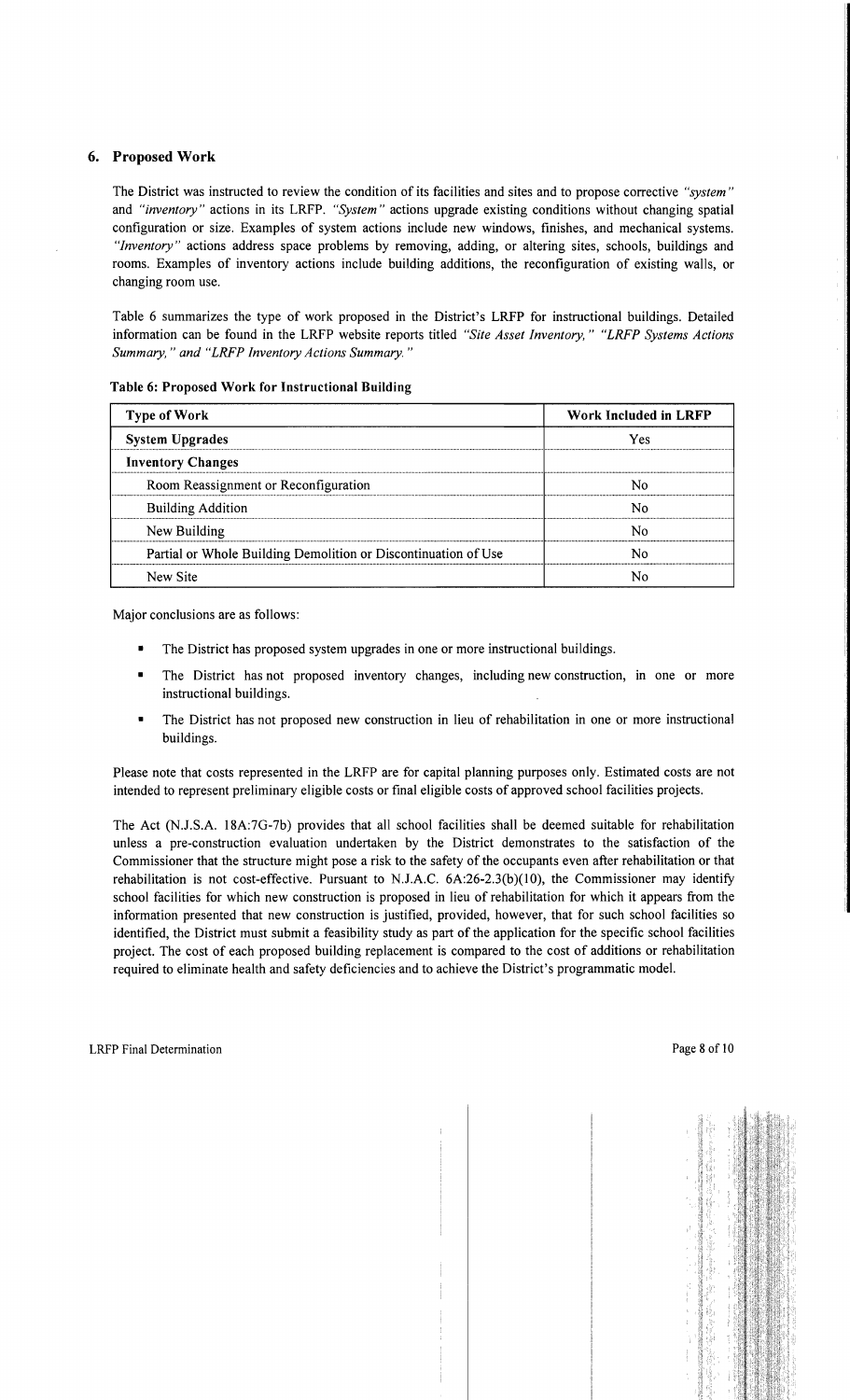Facilities used for non-instructional or non-educational purposes are ineligible for State support under the Act. However, projects for such facilities shall be reviewed by the Department to determine whether they are consistent with the District's LRFP and whether the facility, if it is to house students (full or part time) conforms to educational adequacy requirements. These projects shall conform to all applicable statutes and regulations.

FINDINGS The Department has determined that the proposed work is adequate for review of the District's LRFP. However, Department approval of proposed work in the LRFP does not imply that the District may proceed with a school facilities project. The District must submit individual project applications with cost estimates for Department project approval. Both school facilities project approval and other capital project review require consistency with the District's approved LRFP.

# 7. Functional Capacity and Unhoused Students After Completion of Proposed Work

The *Functional Capacity* of the District's schools *after* completion of the work proposed in the LRFP was calculated to highlight any remaining Unhoused Students.

Table 7 provides a preliminary assessment of Unhoused Students and Estimated Remaining Maximum Area after completion of new construction proposed in the LRFP, if applicable. Detailed information concerning the calculation can be found in the website report titled *"Functional Capacity and Unhoused Students."* 

|                        | Estimated<br>Maximum<br>Approved Area |            | Proposed<br>Functional | Unhoused       | Estimated<br>Maximum Area<br>for Unhoused |
|------------------------|---------------------------------------|------------|------------------------|----------------|-------------------------------------------|
|                        | for Unhoused                          | Total New  | Capacity after         | Students after | <b>Students</b>                           |
|                        | <b>Students</b>                       | <b>GSF</b> | Construction           | Construction   | Remaining                                 |
| Preschool (PK)         | 0.00 <sub>1</sub>                     | $\Omega$   | 29.17                  | 0.00           | 0.00                                      |
| Elementary $(K-5)$     | 0.00                                  | 0          | 251.05                 | 0.00           | 0.00                                      |
| Middle $(6-8)$         | 0.00                                  | 0          | 129.17                 | 0.00           | 0.00                                      |
| High $(9-12)$          | 0.00                                  | 0          | 0                      | 0.00           | 0.00                                      |
| <b>District Totals</b> |                                       | 0          | 409.39                 |                |                                           |

Table 7: Functional Capacity and Unhoused Students After Completion of Proposed Work

Major conclusions are as follows:

- New construction is proposed for the following grade groups:  $n/a$ .
- Proposed new construction exceeds the estimated maximum area allowance for Unhoused Students prior to the completion of the proposed work for the following grade groups: n/a.
- The District, based on the preliminary LRFP assessment, will not have Unhoused Students after completion of the proposed LRFP work for the following grade groups: n/a.